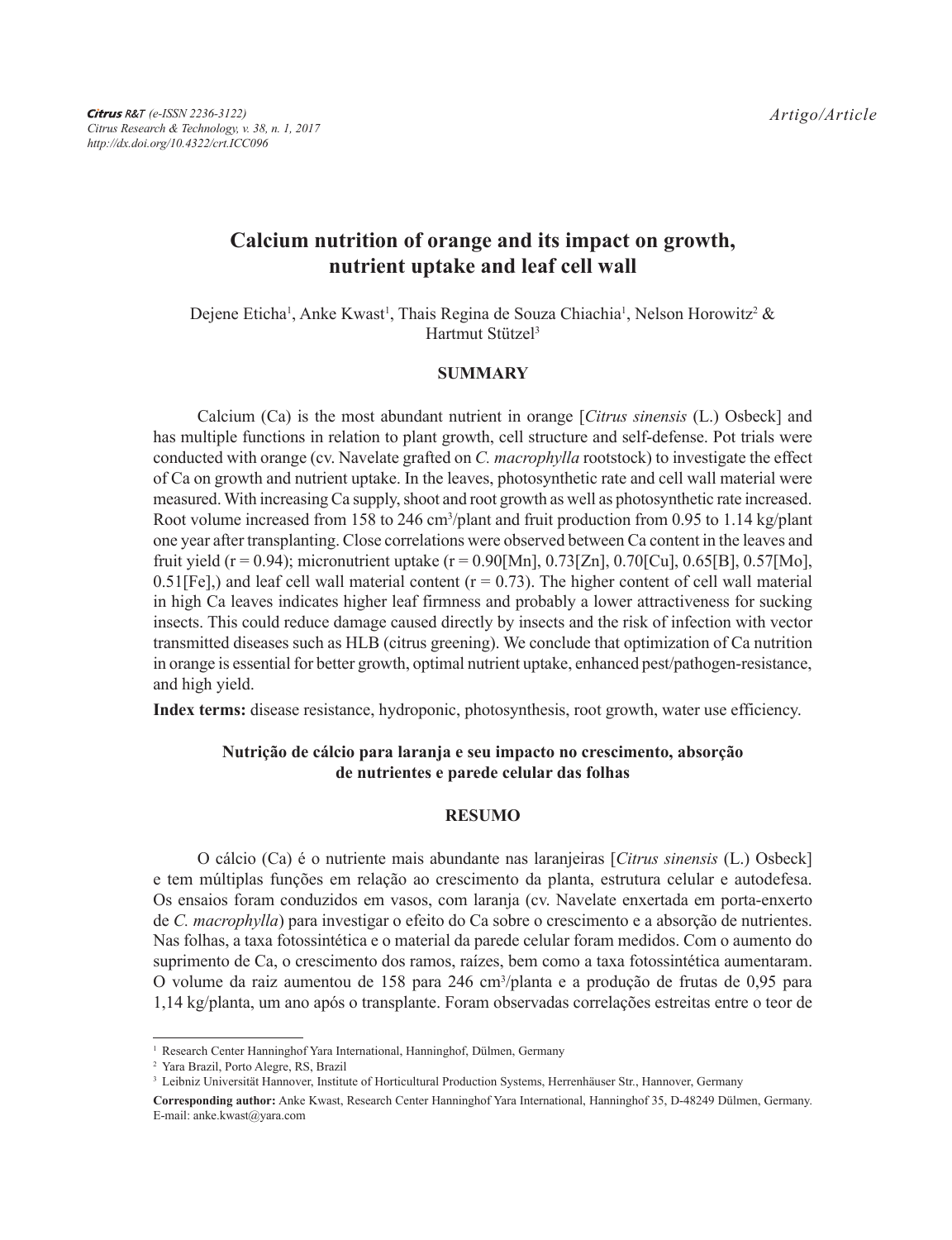Ca nas folhas e o rendimento da fruta (r = 0,94); absorção de micronutrientes (r = 0,90 [Mn], 0,73 [Zn], 0,70 [Cu], 0,65 [B], 0,57 [Mo], 0,51 [Fe]) e o conteúdo do material da parede celular da folha (r = 0,73). O maior conteúdo de material da parede celular em folhas com altos teores de Ca, indica uma maior firmeza da folha e provavelmente uma menor atratividade para insetos sugadores. Isso poderia reduzir os danos causados diretamente por insetos e o risco de infecção por doenças transmitidas por vetores, como HLB (*greening* dos citros). Concluímos que a otimização da nutrição do Ca em laranja é essencial para um melhor crescimento, absorção ideal de nutrientes, maior resistência à praga/patógeno e alta produtividade.

**Termos de indexação:** resistência a doenças, hidropônica, fotossíntese, crescimento radicular, eficiência de uso da água.

#### **INTRODUCTION**

Calcium (Ca) is a macro nutrient essential for plant growth. The Ca demand of certain plants particularly of Citrus species is very high. For instance, mature leaves of orange trees contain up to 7% Ca on dry matter basis (Bergmann, 1992). Calcium has several functions for plant growth and development. It plays a structural role in the cell wall and membrane systems. The majority of cellular Ca is found in the apoplast where it serves in cross-linking of pectin molecules and stabilizing the cell wall. The cross-linking function in the middle lamella helps to glue adjacent cells together. Moreover, Ca stabilizes plasma membranes by bridging phosphate and carboxylate groups of phospholipids and proteins. On the other hand cytoplasmic Ca functions as a signal transducer, coordinating cellular responses to developmental cues and environmental challenges. Furthermore, it serves to counterbalance organic and inorganic anions in the vacuoles (White & Broadley, 2003).

Calcium deficiency occurs in many citrus orchards globally, particularly in acidic and light sandy soils where Ca is leached out by heavy rainfall and irrigation water (Srivastava, 2012). Besides, poor management practices such as continuous use of ammonium containing fertilizers, particularly ammonium sulfate, accelerates Ca loss from the soil (Zekri & Obreza, 2015; Quaggio et al., 2014). Calcium deficiency in citrus can be observed as chlorotic leaf margins and interveinal regions, which may hamper leaf photosynthesis and crop productivity. Under severe Ca deficiency, trees may develop, necrotic shoot meristems, twig dieback and multiple bud growth of new leaves. However, plant growth and fruit yield can be reduced by inadequate Ca supply long before deficiency symptoms become evident (Zekri & Obreza, 2012).

One of the signaling roles of Ca is illustrated in the regulation of stomata closure. Schwartz et al., (1988) observed that the stomata of epidermal cells of *Commelina* 

*communis* failed to close properly when apoplastic Ca concentration was reduced. This may have serious consequences on crop water productivity. In the present study, we investigated the role of Ca supply on photosynthesis capacity and water use efficiency at leaf level. In addition, the effect of Ca nutrition on root growth of orange trees was investigated. Furthermore, the significance of Ca for cell wall development was studied and its implication for disease and pest resistance in orange orchards is discussed.

#### **MATERIALS AND METHODS**

### **Plant material and growing conditions**

Two-year-old sweet orange plants (*Citrus sinensis* cv. Navelate) grafted on *Citrus macrophylla* rootstock, were grown in a greenhouse at the research center Hanninghof, Germany, to study the effect of Ca supply on growth, nutrient uptake and leaf cell wall characteristics. Young orange plants were transplanted to 10-liter pots filled with washed sand. Pots were watered with a complete nutrient solution containing N (11 mM),  $P(0.6$  mM), K (6.4 mM),  $Mg$  (4.1 mM), S (1.4-5.3 mM), Fe (40 µM), Mn (22 µM), Zn (15  $\mu$ M), Cu (0.5  $\mu$ M), B (46  $\mu$ M), Mo (0.5  $\mu$ M) but treated with different Ca concentrations, namely: 0, 1, 2, 3 and 4 mM, with four replications. The pH of the nutrient solution was adjusted to 6.2. Pots were kept at 70% water holding capacity and were regularly leached out to avoid salt accumulation in the root zone. Plants were grown in a glasshouse at 24-30°C day and 18-22°C night temperature, and 60-70% relative air humidity. Supplemental light of 300  $\mu$ mol m<sup>-2</sup> s<sup>-1</sup> photosynthetic photon flux density (PPFD) with a 14 h light period was used when the natural light became insufficient. Leaf samples were collected periodically for monitoring of Ca status and plant nutrient analysis. After first fruit set and maturity, plants were harvested and separated into leaves,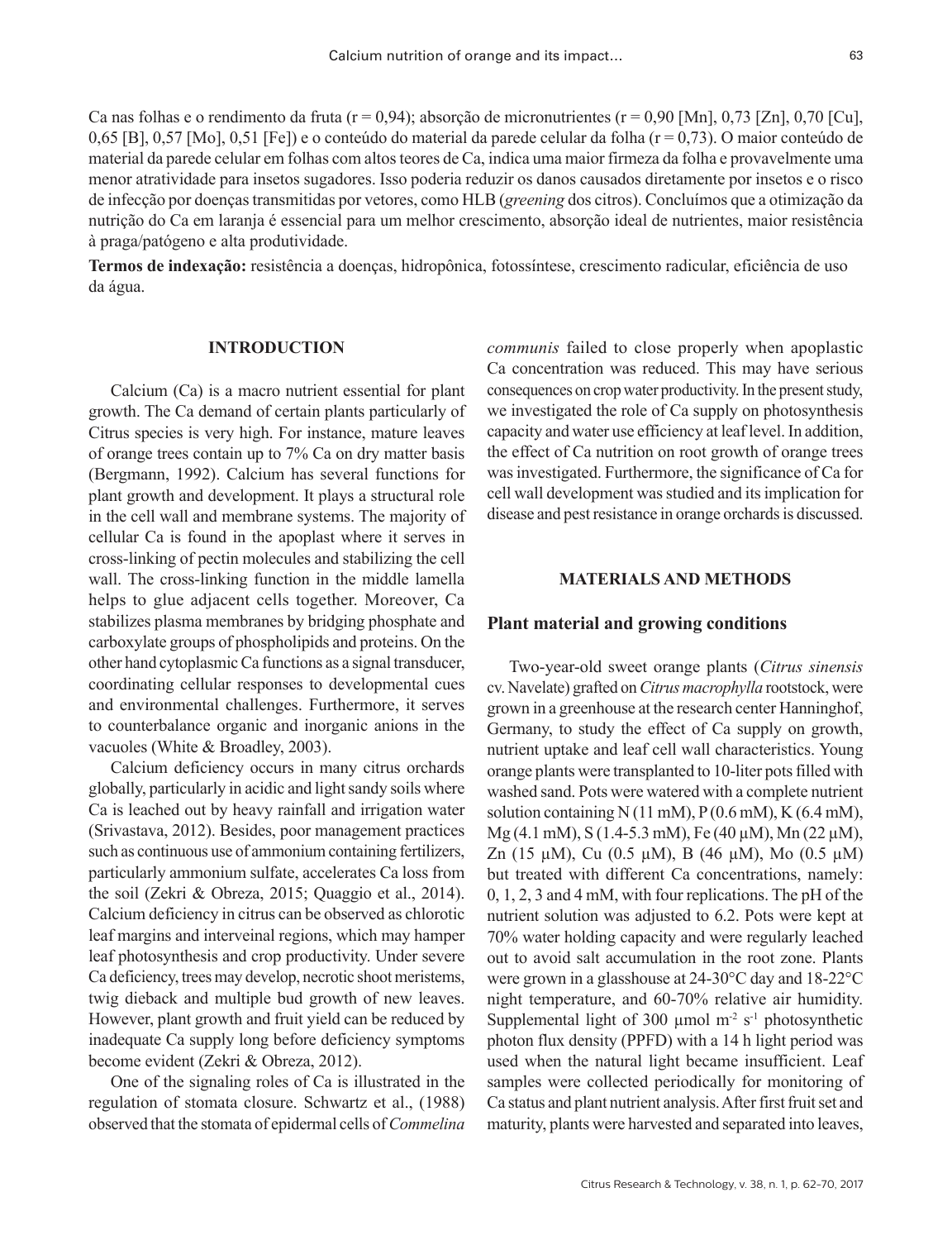stems and fruits; and the fresh weight of each fraction was determined. Fruit were divided into two sections: upper and lower hemispheres, and further dissected into outer peel (exocarp), inner peel (mesocarp), segment walls, and fruit pulp (juice sac) to study the distribution of Ca within the fruit. All plant parts were dried in an oven at 65°C for a few days till constant weight was attained. The dried plant materials were finely ground for nutrient analysis.

A separate trial was conducted in a hydroponic culture to investigate the effects of Ca supply on root growth and nutrient uptake. Orange seedlings (*C. sinensis* cv. Navelate, grafted on *C. macrophylla* rootstock) were grown in 30-liter pots filled with continuously aerated nutrient solution containing N (5.5 mM), P (0.3 mM), K (1.9 mM), Mg  $(1.4 \text{ mM})$ , S $(0.5{\text -}2.4 \text{ mM})$ , Fe $(20 \mu\text{M})$ , Mn $(11 \mu\text{M})$ , Zn  $(7.5 \mu M)$ , Cu  $(0.25 \mu M)$ , B  $(23 \mu M)$ , Mo  $(0.25 \mu M)$  but with four Ca supply levels: 0.1, 0.5, 1 and 2 mM, with eight replications. The nutrient solution was changed every fourteen days. The pH of the nutrient solution was maintained between 5.5 and 6.5 by daily monitoring and titrating with diluted acid  $(H_2SO_4)$  or base (NaOH). Leaf samples were collected, dried, and finely milled for nutrient analysis.

#### **Root growth measurement**

After 90 days of treatment in hydroponic culture, root growth was visually examined and root volume was measured by the displacement method. For nondestructive measurement of root volume, two identical glass cylinders were connected by a tube at the base and half-filled with water. One of the cylinders was placed on a weighing scale but the second one was placed on a box at equal height. Plant root was immersed into the second cylinder which caused displacement of water. The displaced water equally spreads into both cylinders. Thus, change in weight of first cylinder is equal to half of the water displaced. Therefore, root volume was calculated as:

Root volume 
$$
(cm^3)
$$
 =  $\frac{2 \times change \text{ in weight of } first \text{ cylinder}(g)}{density \text{ of water}(g \text{ / cm}^3)}$  (1)

# **Leaf gas exchange measurements**

Photosynthetic rate, transpiration rate, stomatal conductance and instantaneous water use efficiency of the youngest fully expanded leaves were measured in pot grown plants using the Li-6400 Portable Photosynthesis System (Li-Cor

Biosciences, Inc., Lincoln, NE, USA) at a photosynthetic photon flux density of 1000 μmol m<sup>-2</sup> s<sup>-1</sup> PAR (400-700 nm) in a leaf chamber Li-6400-02B. Measurements were made after 3 min equilibration in the cuvette between 10:00 am and 3:00 pm with a cuvette temperature of 25°C and the  $CO<sub>2</sub>$  concentration of 370 µmol mol<sup>-1</sup>.

# **Nutrient analysis**

Finely milled plant materials were used for elemental analysis after wet digestion in a microwave digester (MLS 1200 mega; MLS GmbH, Leutkirch, Germany). All micro and macro nutrients (excluding nitrogen) were analyzed using inductively coupled plasma optical emission spectrometry (Perkin-Elmer Optima 3000 ICP-OES; Perkin-Elmer Corp., Nerwalk, CT, USA).

## **Cell wall analysis**

Leaf cell wall analysis was done at the Institute of Horticultural Production Systems, Leibniz Universität Hannover, according to the method described in Harrison et al. (2009). Briefly, freeze-dried leaves were milled and extracted with 50 mM tricine buffer (pH 8.1) containing 1% PVP40 (Polyvinylpyrrolidone, average molecular weight 40000). The sample was vortexed, centrifuged at 12000xg for 5 min and the supernatant was removed. The pellet was re-suspended in a tricine buffer without PVP but containing 1% sodium dodecyl sulfate (SDS), incubated at 90°C for 5 min, then centrifuged at 12000xg for 5 min. This step was repeated, followed by two washes with 0.2 m KOH, two washes with deionized water and finally two washes with ethanol. In the end, the pellet was then oven-dried at 80°C and the remaining dry mass of the pellet was recorded which was assumed to represent the leaf cell wall as insoluble leaf structural material.

#### **RESULTS**

# **Calcium uptake**

Calcium uptake and concentration in plant tissue increased with increasing Ca supply (Figure 1). Tissue Ca concentration greatly varied among plant parts. Leaves and stems contain large quantities of Ca compared to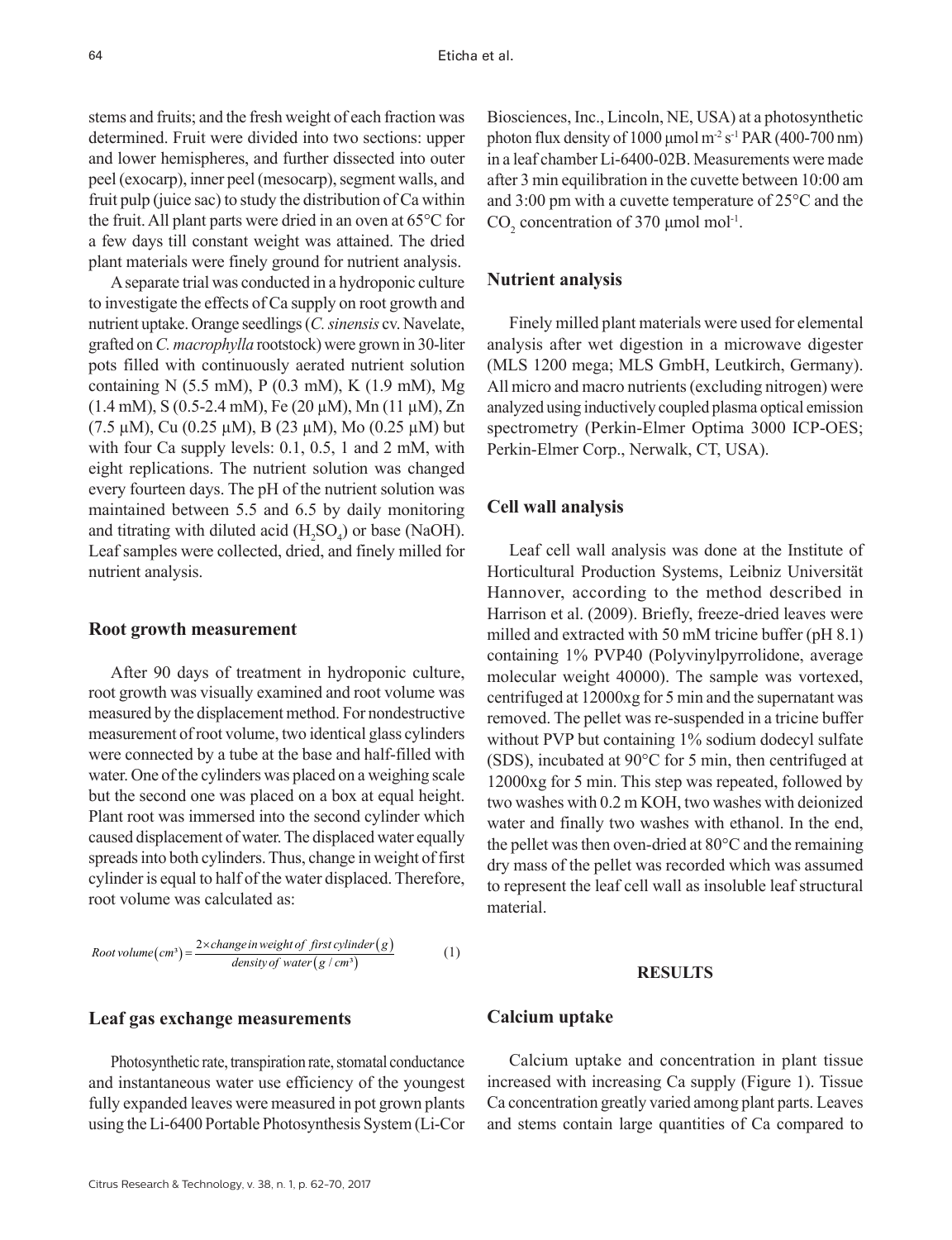

different fruit parts of orange grown in pot with increasing Ca supply levels. Bars are means of four independent replications.

the fruit. Calcium concentration in mature leaves was about ten times higher than the concentration in the fruit. Within a fruit, calcium concentration was fairly uniform when upper (proximal end) and lower (distal end) fruit hemispheres were compared, hence the data was averaged.

# **Leaf photosynthesis and tree productivity**

Calcium supply had a significant effect on leaf gas exchange. Leaf photosynthesis rate, stomata conductance and transpiration rate increased with increasing Ca supply (Figure 2 a, b, c). Instantaneous water use efficiency which was measured as a ratio of photosynthesis to transpiration, was not affected by Ca supply (Figure 2d). Enhanced leaf photosynthetic activity further contributed to better fruit



**Figure 2.** Photosynthetic rate (a), stomata conductance (b), transpiration rate (c), and instantaneous water use efficiency (d) of orange plants grown in pot at different levels of calcium nutrition. Bars are means  $\pm$  SE of four independent replications.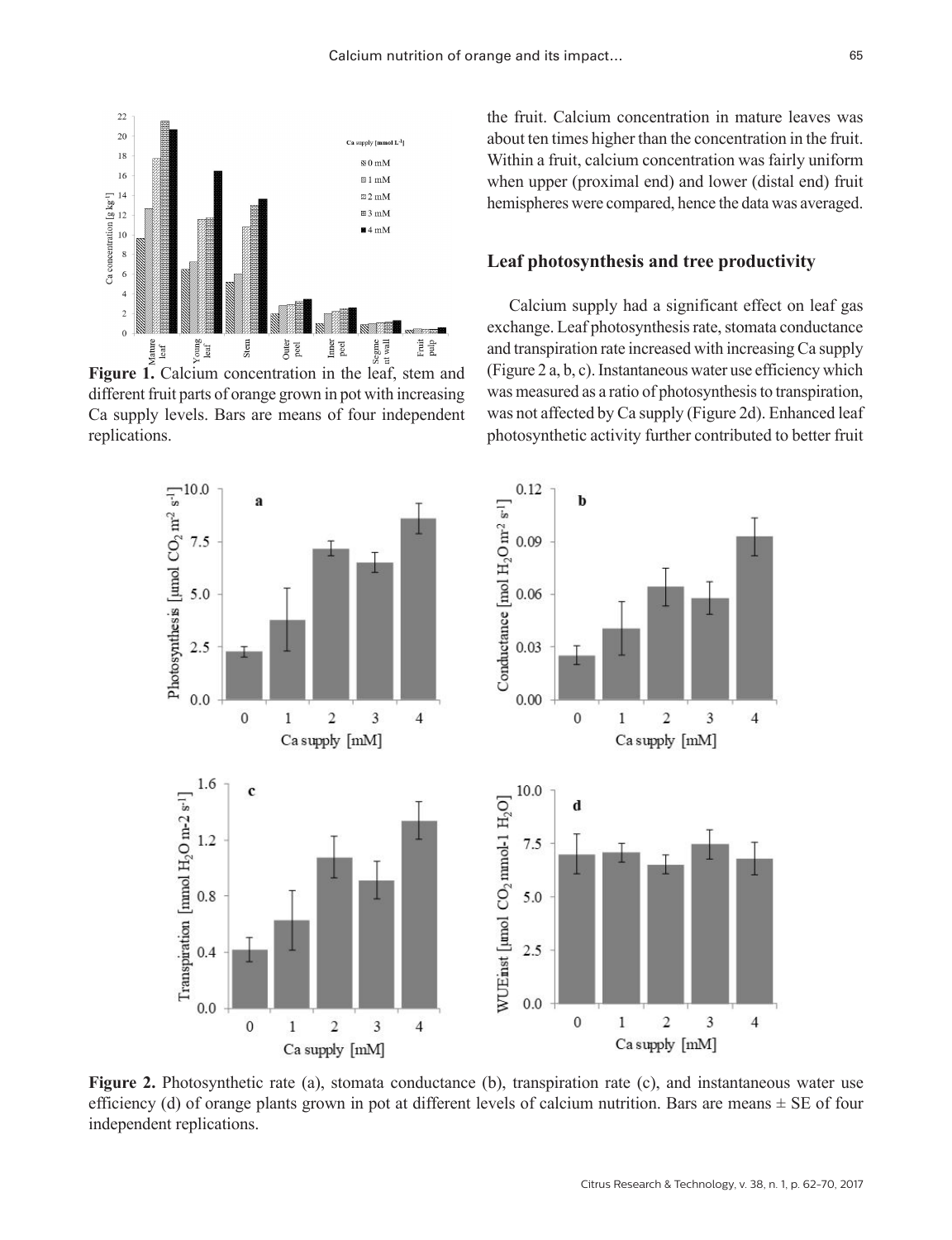

**Figure 3.** Total fruit production in young orange trees grown in pot at different Ca supply levels. Fruits aborted before harvest were collected, weighed and percentage of aborted fruits was calculated as ratio of fruits aborted before harvest date to the total fruit produced per plant. Data are means  $\pm$  SE of four independent replications. FM = fresh mass of orange fruits.

production (Figure 3). At lower Ca-treatments, a larger percentage of fruits were dropped before harvest. A higher rate of premature fruit drop was thus an additional reason for lower yield of Ca deficient trees.

## **Root growth and nutrient uptake**

Non-destructive root volume was measurement to evaluate the effect of Ca supply on root growth of orange in a hydroponic trial (Figure 4). Root growth sensitively responded to Ca level in the nutrient solution. Calcium deficiency resulted in a higher root tip mortality and decaying of the root system. In contrast, healthy and prolific root formation was observed in plants that received Ca treatment. After 8 weeks of treatment duration, the root growth of Ca deficient plants was only about two-thirds of well-supplied plants. Not only the root mass but also the root activity, specifically the uptake micronutrients was affected by Ca supply. Micronutrient concentration in the leaves positively correlated with Ca content (Figure 5). The correlation coefficient was higher for Mn than for other micronutrients analyzed. On the other



**Figure 4.** Root growth of orange grown in hydroponic solution at different Ca supply levels. Bars are means  $\pm$  SE of eight independent replications.

hand, no effect of Ca supply on leaf tissue concentration of macronutrients such as N, P, and K was observed. However, Mg concentration in the leaf tissue was reduced with increasing Ca supply.

# **Calcium nutrition and the cell wall**

The largest proportion of Ca taken up by the plant goes to the leaf (Figure 1) where it serves as the integral part of leaf cell wall. Therefore, leaf cell wall substance was isolated and its weight was determined to study how Ca supply influences cell wall development in oranges. A close linear correlation was observed between leaf Ca content and cell wall dry matter (Figure 6).

## **DISCUSSION**

Calcium requirement of citrus trees is relatively high compared to other tree crops. An orange grove with a standing biomass of about 28 ton DW ha<sup>-1</sup> requires more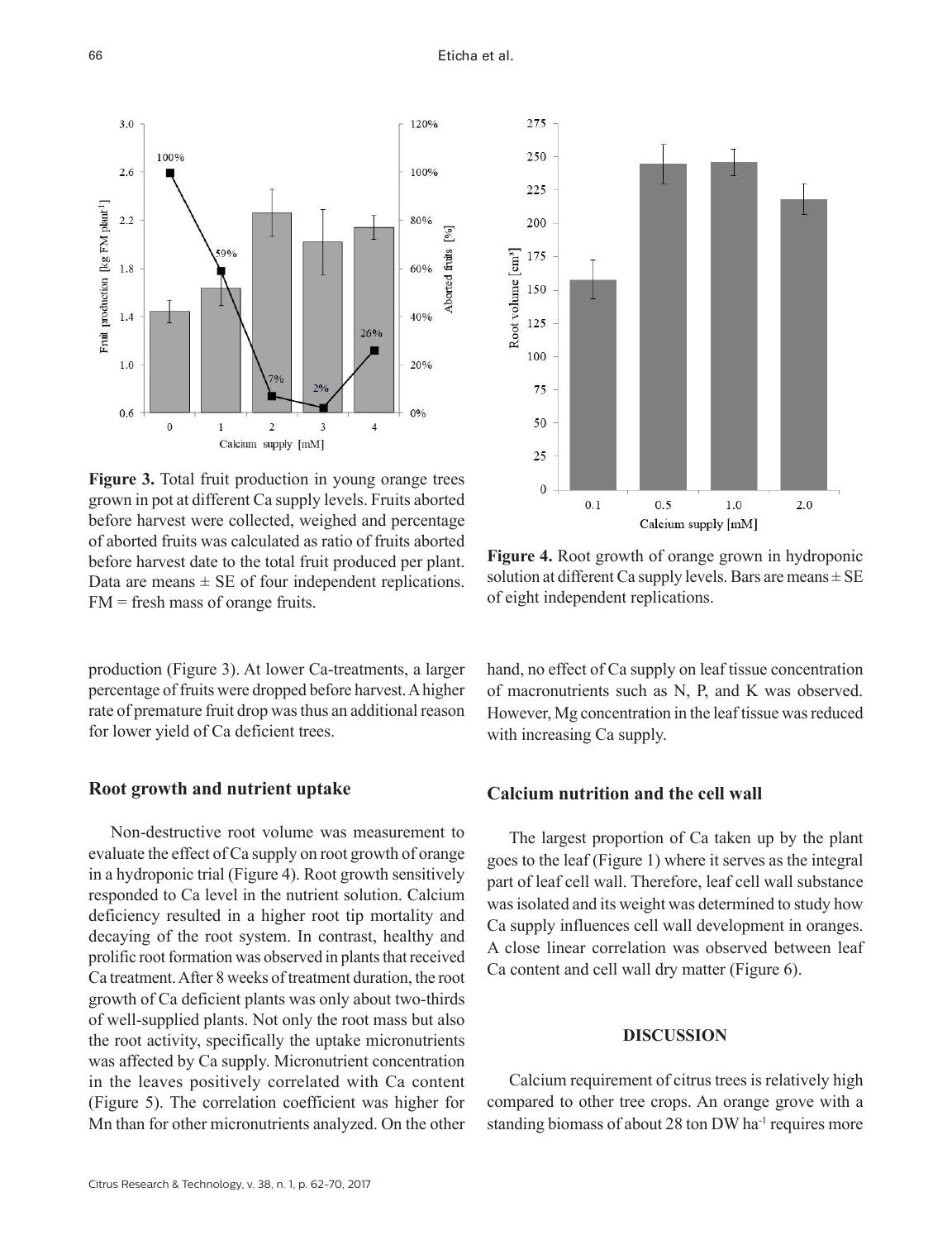

**Figure 5.** Relationship between plant Ca status and micronutrient concentration in the leaves of orange plants grown in hydroponic solution at different Ca supply levels. \*, \*\*, \*\*\* denote significant correlation at  $p < 0.05, 0.01, 0.001$ , respectively.



**Figure 6.** Relationship between leaf Ca status and leaf cell wall dry weight of orange plants grown in pot at different Ca supply levels. \*\*denotes significant correlation at  $p < 0.01$ .

than 600 kg/ha Ca (Roccuzzo et al., 2012). About two thirds of the total Ca taken up by the tree is located in the leaf. For optimal growth and fruit production, mature orange leaves are expected to contain 3.0 to 4.9% Ca in the dry weight (Koo, 1984). However, leaf Ca content measured in the current trial was slightly lower than in field-grown orange trees. This could be attributed to the relatively low transpiration of trees grown in glasshouse. The uptake of Ca is closely linked to transpiration (Gilliham et al., 2011) as it is evident from higher Ca contents in the transpiring plant organs, particularly the leaves, as compared to less transpiring organs such as the fruits.

Calcium has multiple functions in the plant tissue structure and physiological processes. Consequently, many growth disorders appear as a result of Ca deficiency. Citrus leaves with Ca deficiency exhibit low chlorophyll content (Lavon et al., 1999) which is in line with the chlorotic appearance of the Ca-deficient leaves. Moreover, Ca is required for proper functioning of the photosynthetic enzyme, Rubisco. Dolatabadian et al. (2013) observed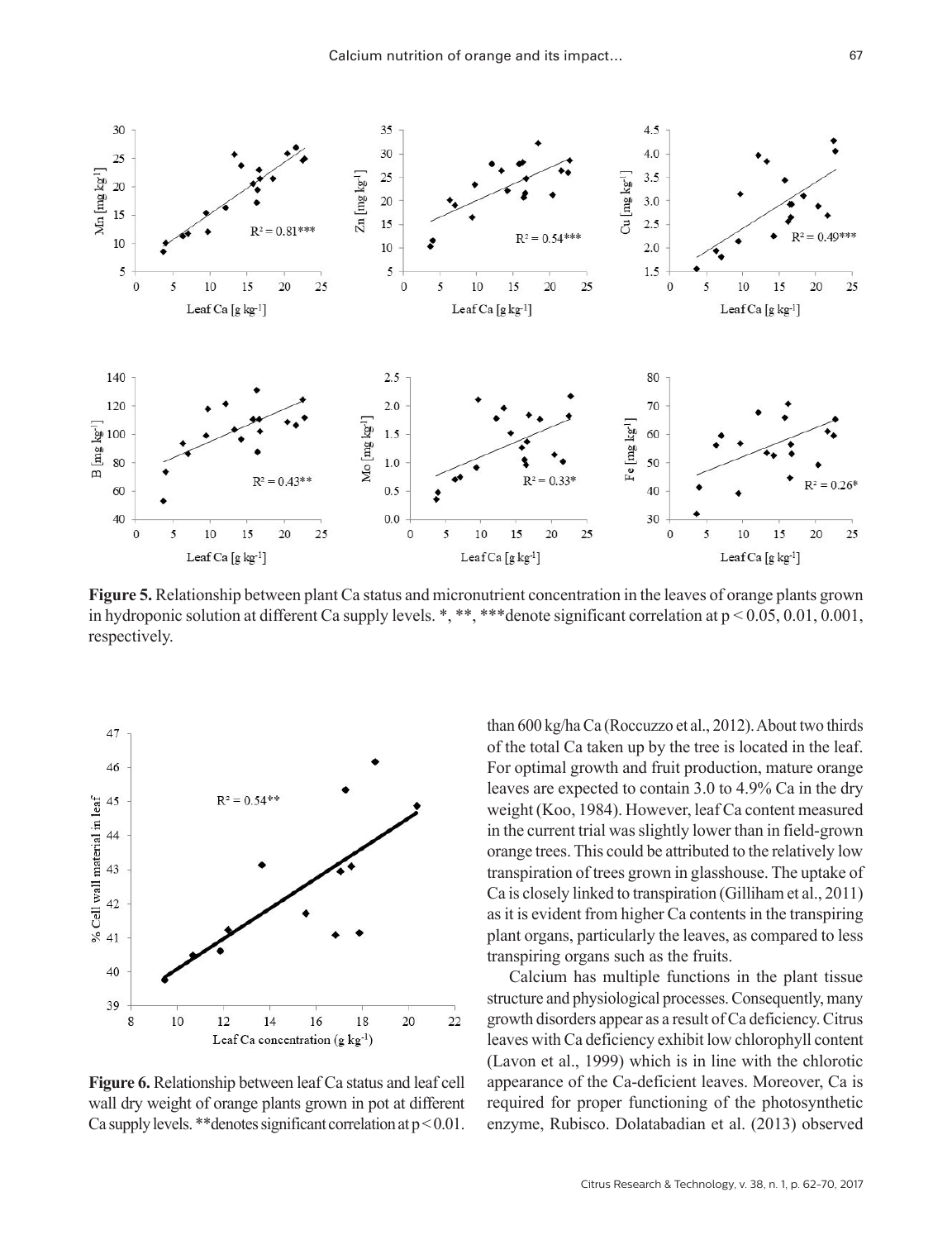that Ca supply hindered Rubisco degradation under stress conditions. Similarly, Lavon et al. (1999) measured a lower level of Rubisco and its enzyme subunits in Ca-deficient citrus leaves. Thus, low photosynthesis capacity of Ca-deficient orange leaves was the consequence of abnormalities in the photosynthetic apparatus of the leaf.

The signaling role of Ca in controlling stomata movement is well documented (Schroeder & Hagiwara, 1989; Gilroy et al., 1991; Lemtiri-Chlieh & MacRobbie, 1994, McAinsh & Pittman, 2009). For a steady state opening of the stomata, Ca must be excluded from the cytoplasm of guard cells, but stomata closure is stimulated by high Ca in the cytosol. Opening of the stomata is necessary to take in  $CO_2$  from the atmosphere for photosynthesis. However, the uptake of  $CO<sub>2</sub>$  is coupled with a loss of large quantity of water from the plant. Therefore, opening and closing of the stomata is finely regulated in terrestrial plant species. In order to prevent water loss, the stomata are normally closed under dark conditions when photosynthesis is not taking place. Deprivation of Ca from guard cells results in failure of stomata closure (Schwartz et al., 1988). This may lead to unproductive loss of water and consequently low water use efficiency of crops suffering from Ca deficiency.

The effect of Ca on crop water use efficiency is not limited to stomata regulation. Calcium is also necessary for healthy root development. Root growth is severely inhibited under Ca deficiency (Marschner & Richter, 1974) and the root tip may stop growth under severe Ca deficiency, resulting in poor root system. Poor and shallow growing roots cannot effectively take up water from the soil leading to drainage losses and low water use efficiency.

In addition to water uptake, the root is also responsible for nutrient uptake. Calcium supply increased the uptake of micronutrients as observed in this study. Similarly, López-Lefebre et al. (2001) found a positive effect of Ca supply on micronutrient uptake. The uptake of nutrients is affected by root mass and root activity both of which are affected by Ca supply. Calcium promotes vigorous root growth which provides more surface area for nutrient absorption. In addition, it also controls the activity of ion channels which are responsible for the uptake and transport of nutrients in the cell (Cox, 2011). Thus, the positive effect of Ca on the uptake of micronutrients could be due to increased root biomass and/or improved activity of ion channels which transport nutrient ions into the cell.

The majority of plant tissue Ca resides in the cell wall and provides structural stability. In contrast, Ca deficiency causes disintegration of the cell wall and collapse of tissues, such as petioles, shoot apices and fruits (Shear, 1975; Ho & White, 2005), hence, a higher percentage of fruit drop of oranges grown at low Ca supply. In this study, a close positive correlation was observed between leaf Ca content and cell wall dry matter of orange leaves. Moreover, electron microscopic investigations indicated a higher cell wall thickness of citrus leaves which are sufficiently supplied with Ca  $(Quaggio, 2016)^T$ . Taken together, these underline the crucial role of Ca in cell wall strength and tissue stability of citrus.

Calcium plays a significant role in plant disease resistance (plant self-defense). Plant pathogens first degrade the cell wall before entering into the cell. Degradation of the cell wall is mediated by polygalacturonase, an enzyme which is released by the pathogen and digests the pectin of the cell wall. Calcium strongly inhibits this enzyme (Wehr et al., 2004) conferring disease resistance to the plant. This has been observed in a number of studies. Adequate soil Ca was needed to protect peanut pods from infections by *Rhizoctonia* and *Pythium* and application of Ca to the soil diminished the occurrence of these diseases (Huber, 1980). Calcium confers resistance against *Pythium*, *Sclerotinia*, *Botrytis* and *Fusarium* (Graham, 1983). Springer et al. (2007) also observed that Ca supply strongly reduced rust fungus (*Melampsora lini*) infection rate of flax plants grown on Ca deficient soils of serpentine ecosystem. These observations indicate the significance of Ca nutrition for better crop health.

Huanglongbing disease (HLB), commonly called citrus greening, devastates many orange plantations worldwide (Gottwald et al., 2007). It is caused by phloem-limited bacteria *Candidatus* Liberibacter ssp and transmitted by insect vector, citrus psyllid (*Diaphorina citri*) which prefers to feed on soft leaves (Grafton-Cardwell, 2016). Symptoms of HLB affected trees include chlorosis/mottling of the leaves, yellow shoot, vein corking, stunted growth, suppression of new root growth, and most economically important, low yield, also the fruits are smaller, green, deformed, with aborted seeds (Brlansky et al., 2010). Some of the symptoms described above were similar to Ca deficiency observed in our trials. Spann & Schumann (2009) found low Ca, Mg and B content in the leaves of trees affected by HLB as compared to healthy trees. In view of its cell wall stabilizing effect, Ca nutrition promotes the formation of firm leaves and may contribute to resistance against psyllids infestation. Besides, Ca may

<sup>1</sup> Quaggio JA (2016) Personal communication March 2016.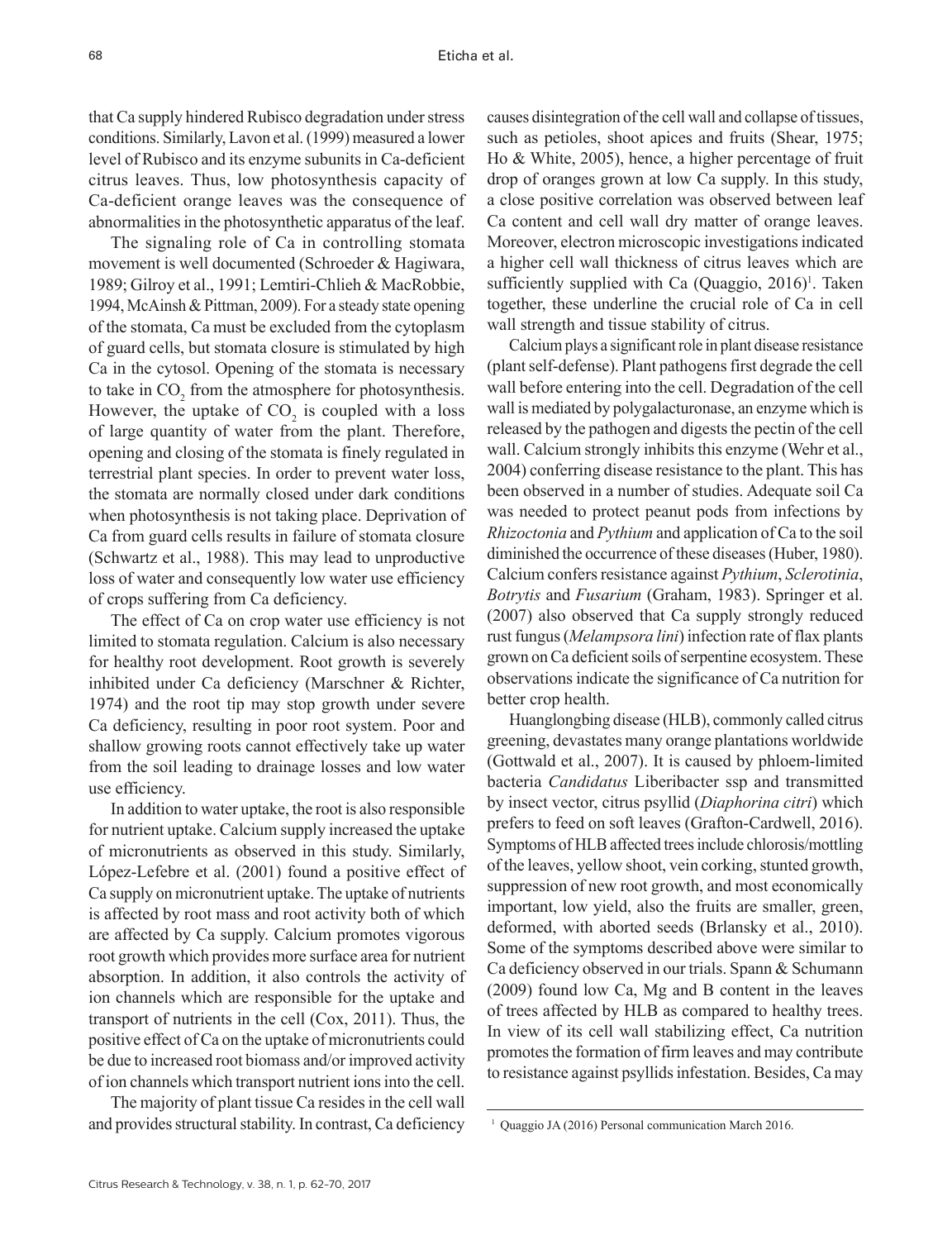counteract the adverse effect of HLB on root growth in infected trees. There is increasing evidence that balance nutrition can mitigate HLB symptoms and prolong the tree health and productivity and we hypothesize that Ca nutrition specifically plays a significant role.

In summary, we observed that Ca supply increased root and shoot growth, nutrient uptake, leaf cell wall stability, and fruit production of orange trees and thus conclude that optimal Ca nutrition is crucial for better crop health and high productivity of orange orchards.

# **REFERENCES**

Bergmann W (Ed) (1992) Nutritional disorders of plants. Jena: Gustav Fischer Verlag. 353 p.

Brlansky RH, Dewdney ME & Rogers ME (2010) Florida citrus pest management guide: Huanglongbing (citrus greening). Gainesville: Extension Digital Information Source (EDIS), Department of Food and Resource Economics, University of Florida. 225 p.

Cox DH (2011)  $Ca^{2+}$ -regulated ion channels. BMB Reports 44: 635-646.

Dolatabadian A, Sanavy SAMM, Gholamhoseini M, Joghan AK, Majdi M & Kashkooli AB (2013) The role of calcium in improving photosynthesis and related physiological and biochemical attributes of spring wheat subjected to simulated acid rain. Physiology and Molecular Biology of Plants 19: 189-198.

Gilliham M, Dayod M, Hocking BJ, Xu B, Conn SJ, Kaiser BN, Leigh RA & Tyerman SD (2011) Calcium delivery and storage in plant leaves: exploring the link with water flow. Journal of Experimental Botany 62: 2233-2250.

Gilroy S, Fricker M, Read N & Trewavas A (1991) Role of Calcium in Signal Transduction of Commelina Guard Cells. The Plant Cell 3: 333-344.

Gottwald TR, Graça JV & Bassanezi RB (2007) Citrus Huanglongbing: the pathogen and its impact. Plant Health Progress. Available from: <[http://dx.doi.org/10.1094/](http://dx.doi.org/10.1094/PHP-2007-0906-01-RV) [PHP-2007-0906-01-RV](http://dx.doi.org/10.1094/PHP-2007-0906-01-RV)>. Accessed: 15 Feb. 2017.

Grafton-Cardwell EE (2016) Asian citrus psyllid and huanglongbing disease. Davis: Statewide Integrated Pest Management Program, University of California. (Pest Notes. Publication 74155).

Graham DR (1983) Effects of nutrient stress on susceptibility of plants to disease with particular reference to the trace elements. Advances in Botanical Research 10: 221-276.

Harrison MT, Edwards EJ, Farquhar GD, Nicotra AB & Evans JR (2009) Nitrogen in cell walls of sclerophyllous leaves accounts for little of the variation in photosynthetic nitrogen-use efficiency. Plant, Cell & Environment 32: 259-270.

Ho L & White PJ (2005) A cellular hypothesis for the induction of blossom end rot in tomato fruit. Annals of Botany 95: 571-581.

Huber DM (1980) The role of mineral nutrition in defense. In: Horsfall JG & Cowling EB (Eds). Plant disease, an advanced treatise: how plants defend themselves. vol. 5. New York: Academic Press, p. 381-406.

Koo RCJ (1984) Recommended fertilizers and nutritional sprays for citrus. Gainesville: Institute of Food and Agricultural Sciences, University of Florida. (Bulletin 536D).

Lavon R, Salomon R & Goldschmidt EE (1999) Effect of potassium, magnesium, and calcium deficiencies on nitrogen constituents and chloroplast components in Citrus leaves. Journal of the American Society for Horticultural Science 124: 158-162.

Lemtiri-Chlieh F & MacRobbie EACJ (1994) Role of calcium in the modulation of Vicia guard cell potassium channels by abscisic acid: a patch-clamp study. The Journal of Membrane Biology 137: 99-107.

López-Lefebre LR, Rivero RM, García PC, Sánchez E, Ruiz JM & Romero L (2001) Effect of calcium on mineral nutrient uptake and growth of tobacco. Journal of the Science of Food and Agriculture 81: 1334-1338.

Marschner H & Richter C (1974) Calcium-transport in roots of maize and bean seedlings. Plant and Soil 40: 193-210.

McAinsh MR & Pittman JK (2009) Shaping the calcium signature. The New Phytologist 181: 275-294.

Quaggio JA, Souza TR, Zambrosi FCB, Boaretto RM & Mattos D (2014) Nitrogen-fertilizer forms affect the nitrogen-use efficiency in fertigated citrus groves. Journal of Plant Nutrition and Soil Science 177: 404-411.

Roccuzzo G, Zanotelli D, Allegra M, Giuffrida A, Torrisi BF, Leonardi A, Quiñones A, Intrigliolo F & Tagliavini